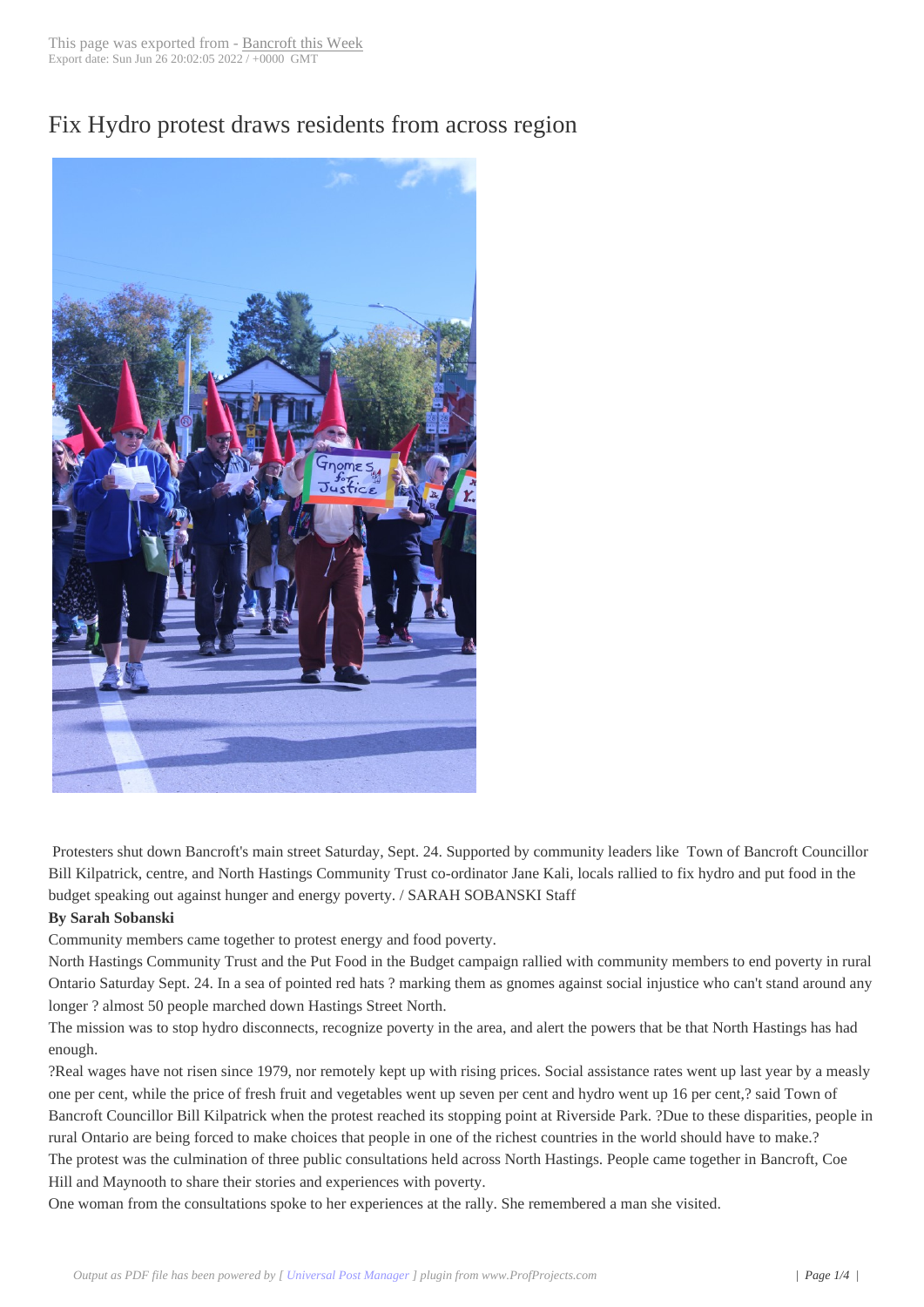?I asked him what he was doin[g for food, he said th](http://www.bancroftthisweek.com/?p=7085)at because a partridge hit the window, and a buddy brought him a bag of deer meat, that was how he got through the winter,? she said.

North Hastings Community Trust (NHCT) program co-ordinator Jane Kali called for an end to all hydro disconnects. She said the government systems that provided for the impoverished don't work.

?The systems that are causing poverty have not changed and they aren't changing fast enough to save lives,? said Kali. ?What we heard in our consultations is that people are incredibly resilient, but they're also incredibly tired of having to make uncomfortable choices about what to do. Do you pay your hydro bill or do you put food on your table for you and your family??

She added, ?We want to take this message to the powers that can make changes, who can shift the systems. Our government is responsible for our wellbeing and our quality of life. We need to put pressure on them to care for rural Ontario, we have been neglected.?

Poverty Roundtable Hastings Prince Edward director Christine Durant was among those who assembled. She commended the NHCT for its work and suggested that together they would work to create a centralized voice for change.

?The North Hastings Community Trust is doing really important anti-poverty work and we're the Poverty Roundtable Hastings Prince Edward, so the work that its doing here and the work that we're doing there is much [the same]. We are sharing the same side of the same coin, and we'd like there to be more coins for people to reduce poverty,? said Durant. ?We have the opportunity to create a much more central voice. We're starting off with join the conversation.?

She added, ?Poverty is really about choice and when you don't have choice you find yourself in poverty. The way to go forward is to come together collectively and figure out what to do.?

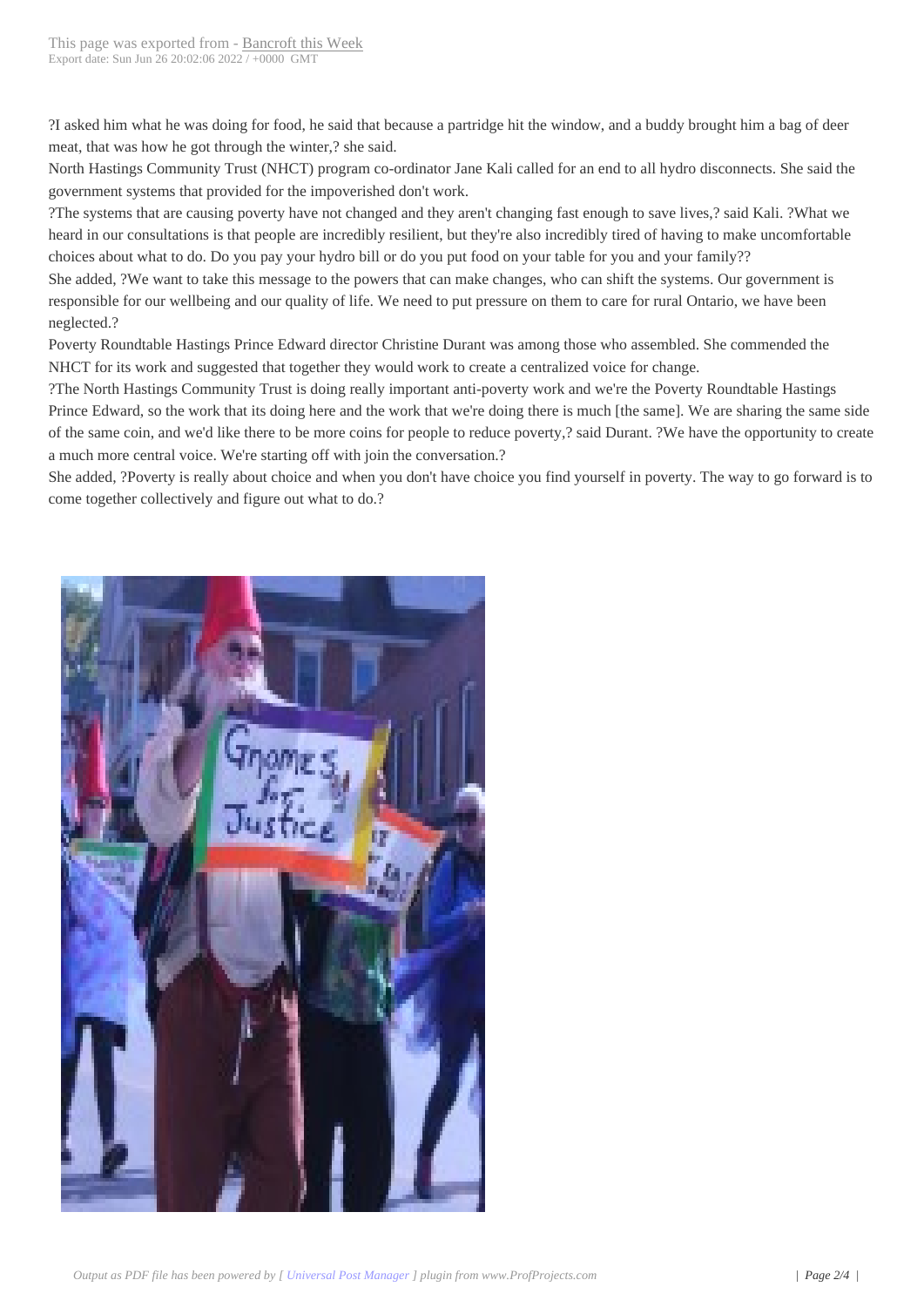The idea for gnomes against social injustice was explained at the rally. The Put Food in the Budget compaign?s mascots were tired of standing around in their gardens and doing nothing to ensure financial security and justice for all.



 North Hastings Community Trust energizes protest attendees calling for an end to poverty and an end to hydro disconnects.